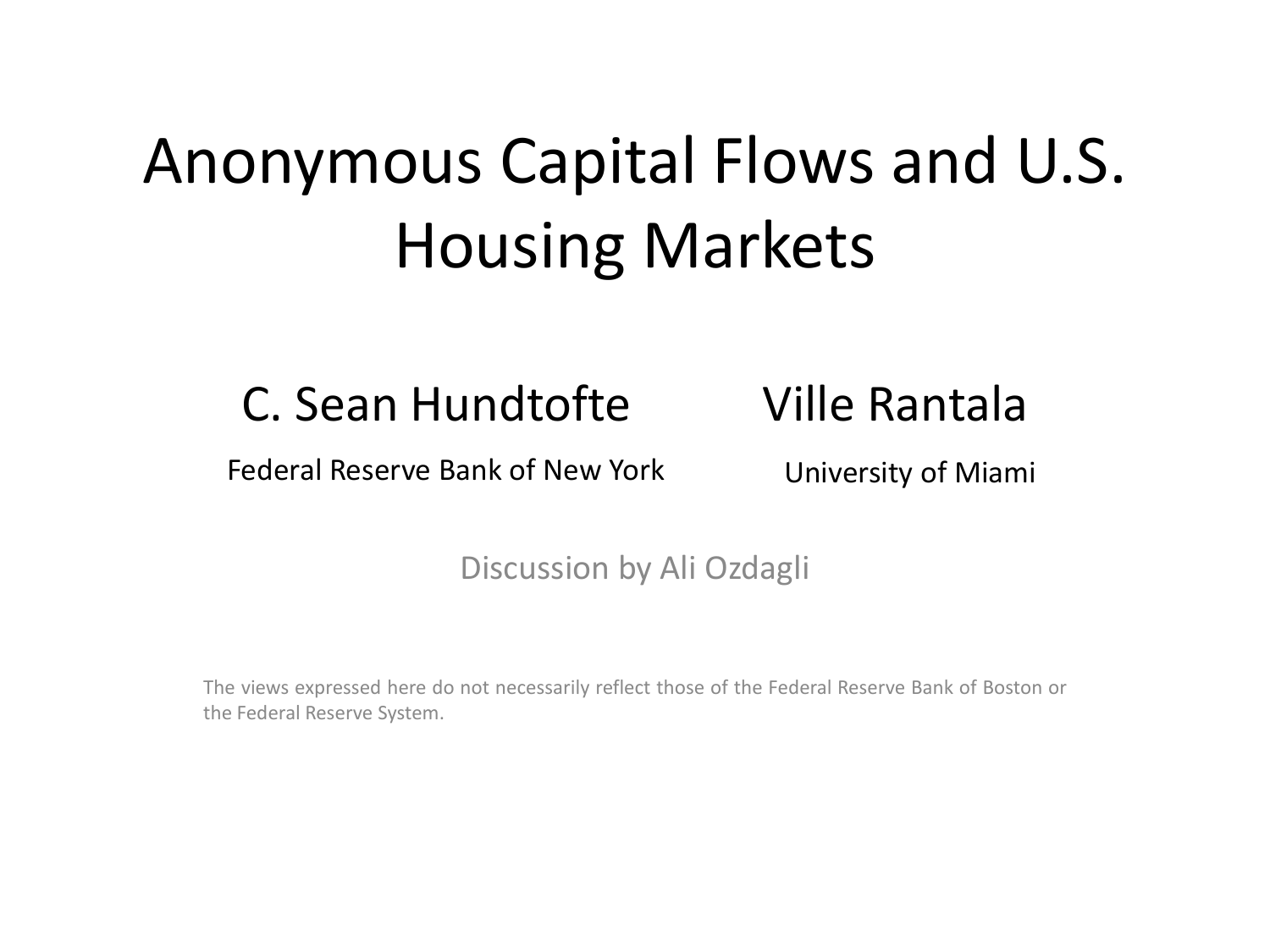### Motivation and Method

- Does anonymity-seeking capital affect housing prices?
- There has been a recent concern that foreign buyers push up house prices.
- The authors use Geographic Targeting Orders (GTOs) as an exogenous shift in the demand for luxury properties by cash buyers represented by shell companies.
- GTOs require U.S. title insurance companies to identify the natural persons behind shell companies used to pay "all cash" for high-end residential real estate in six major metropolitan areas.
- The locations include Manhattan and Miami-Dade (effective March 1, 2016) and some counties in California, Florida, New York, and Texas (August 28, 2016).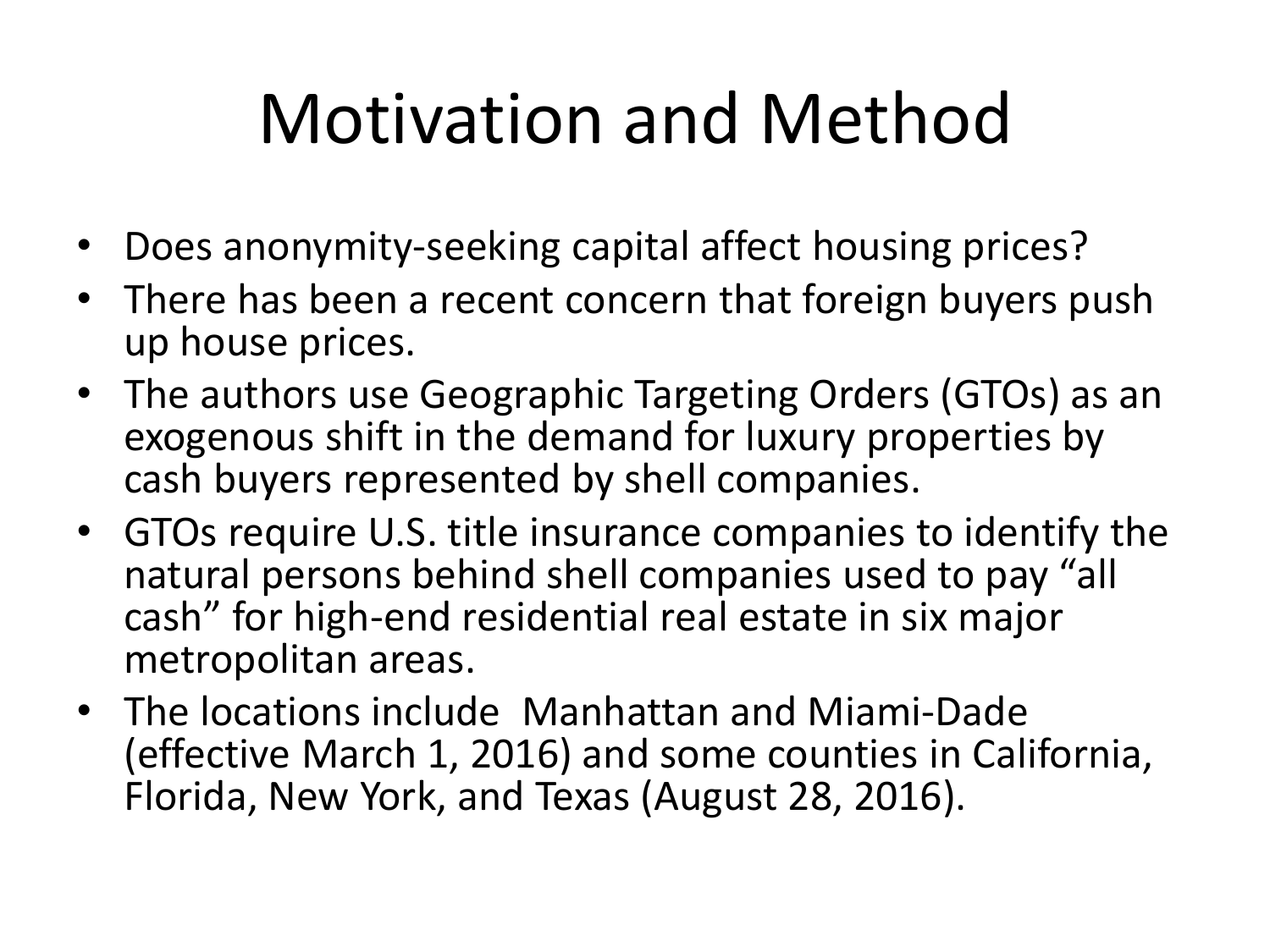### Comment: Is the value of anonymity significant?



The announcement is made in January 2016 but implemented in March 2016. Why is there no increase in the transaction activities before March by the cash purchasers? Maybe because there are alternative ways to take care of business or maybe because fraction of suspicious transactions is low (they switch to noncash purchase)?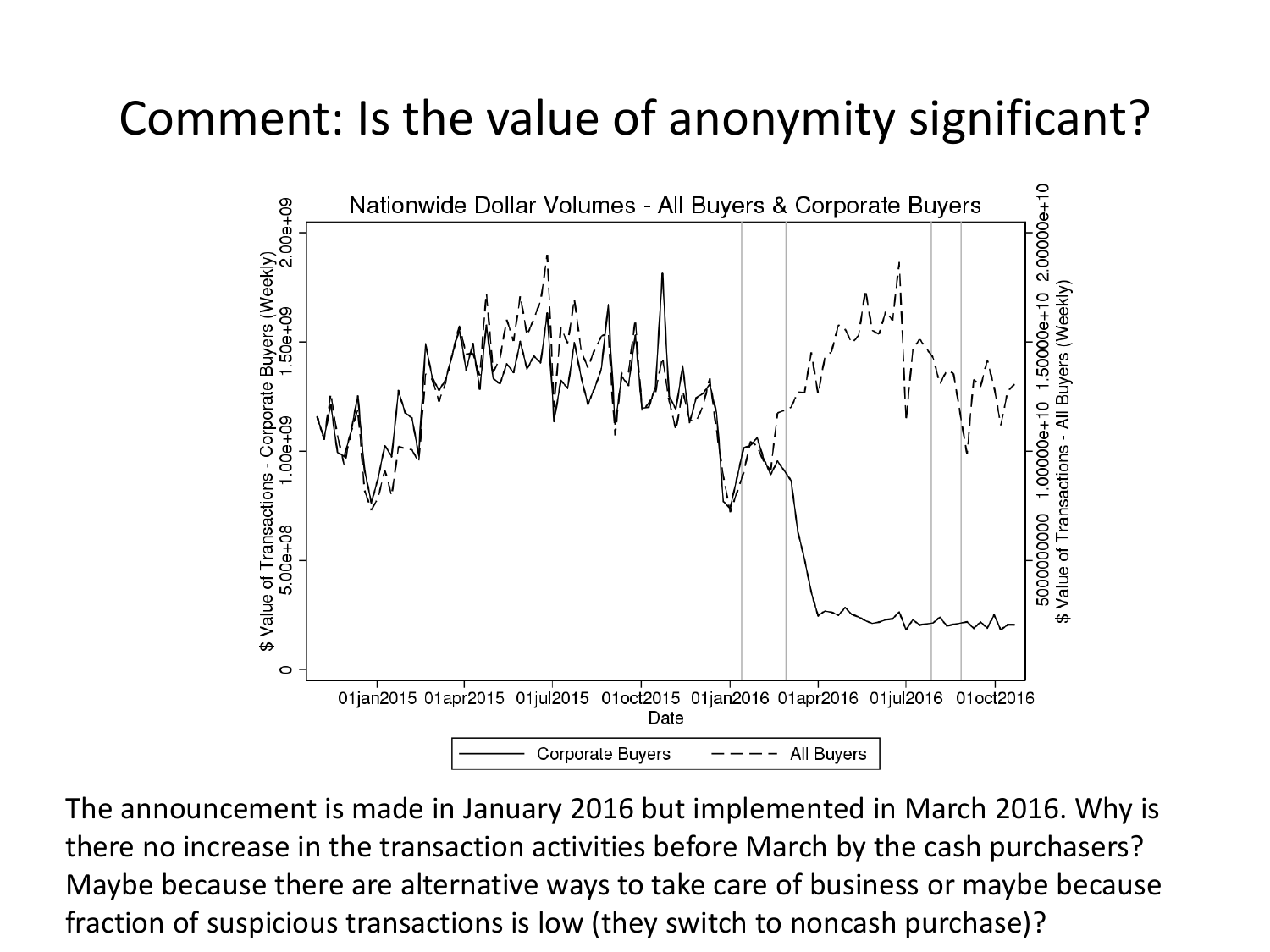### Comment: Is the value of anonymity significant?



FINCEN: "about 30 percent of the transactions covered by the GTOs involve a beneficial owner or purchaser representative that is also the subject of a previous suspicious activity report." Why is the drop in cash purchases so large if only 30% is suspicious? Did the remaining (nonsuspicious) cash buyers simply opt for a mortgage?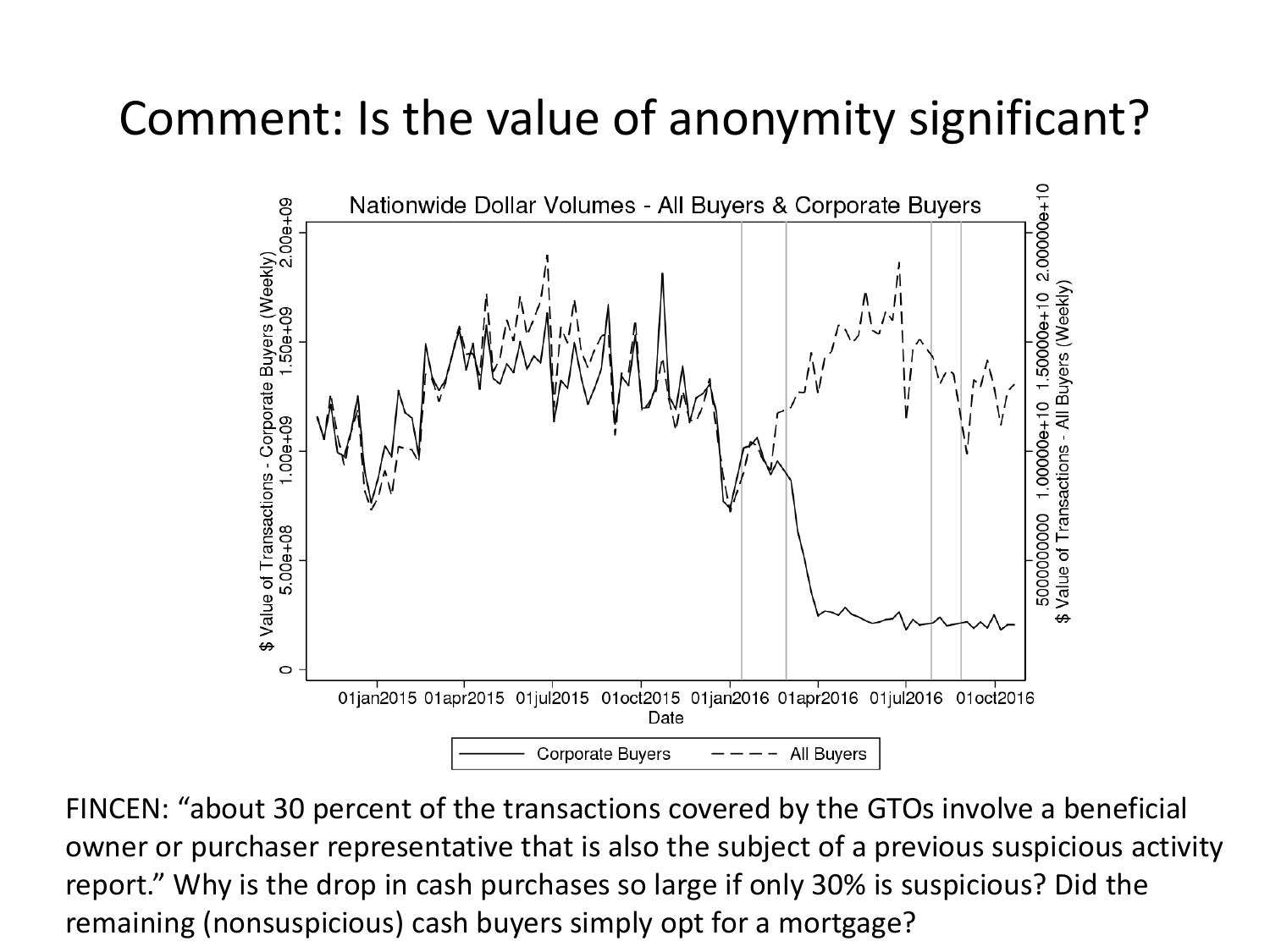### Comment: Is the value of anonymity significant?



Cash transactions went from about 10% to about 2% of \*total\* volume. This pattern is probably more drastic for the GTO-eligible properties. But the effect on home prices is 3.7%. Isn't this a very low? This seems more consistent with a switch of cash-buyers to mortgage than the suspicious activities moving to different opportunities.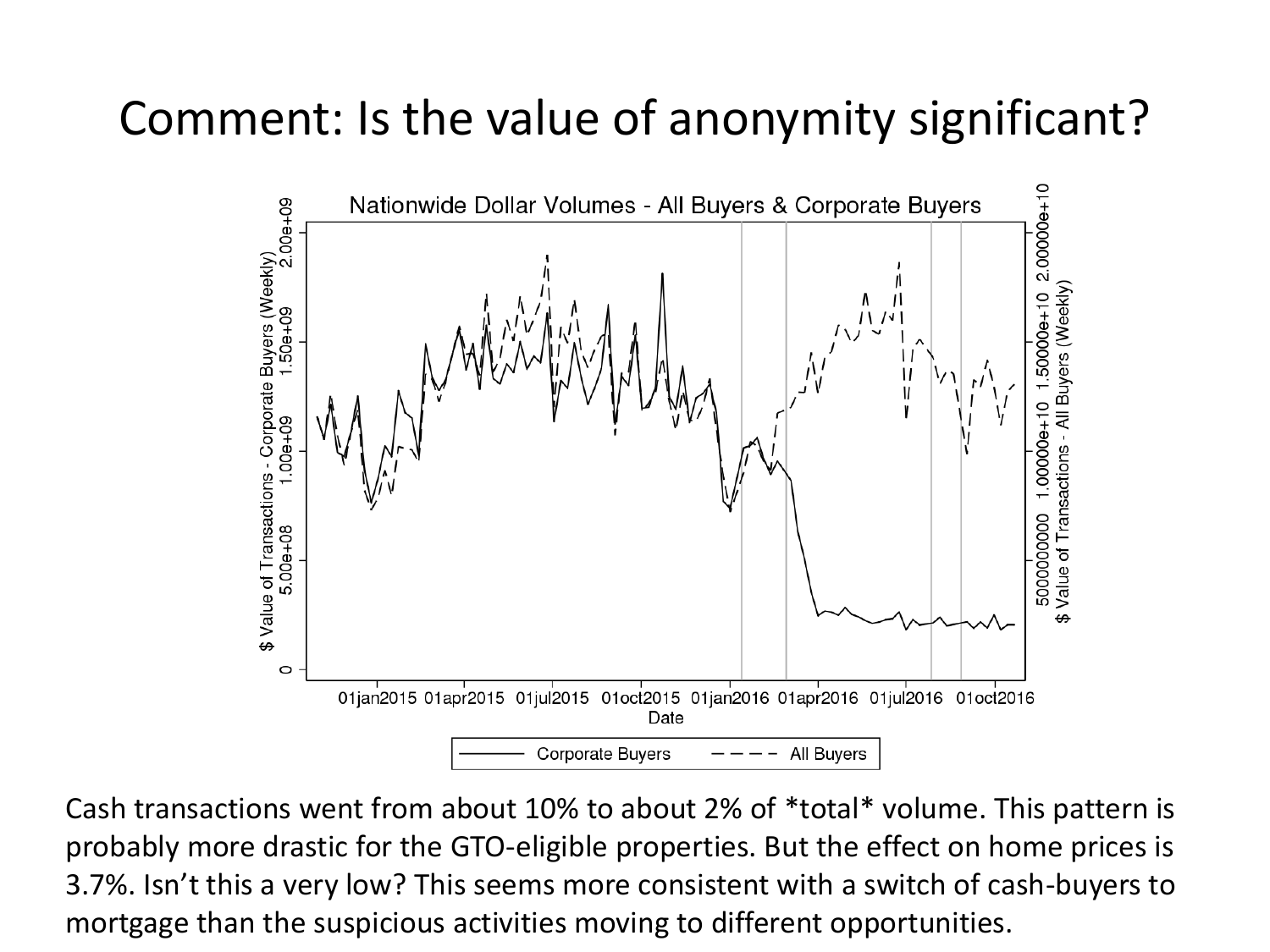# Comment: Hedonic Pricing

- Conditional on the previous comment, the empirical approach is solid.
- One concern: Hedonic pricing is tricky; for example, there is no time varying component, for example, due to macro-environment.
- Overall, coming up with a hypothetical price is very difficult. This is exactly the reason why criminals like these properties. "Luxury properties with unique characteristics may be particularly suitable for such transactions because it is difficult to determine their fair value based on comparable deals."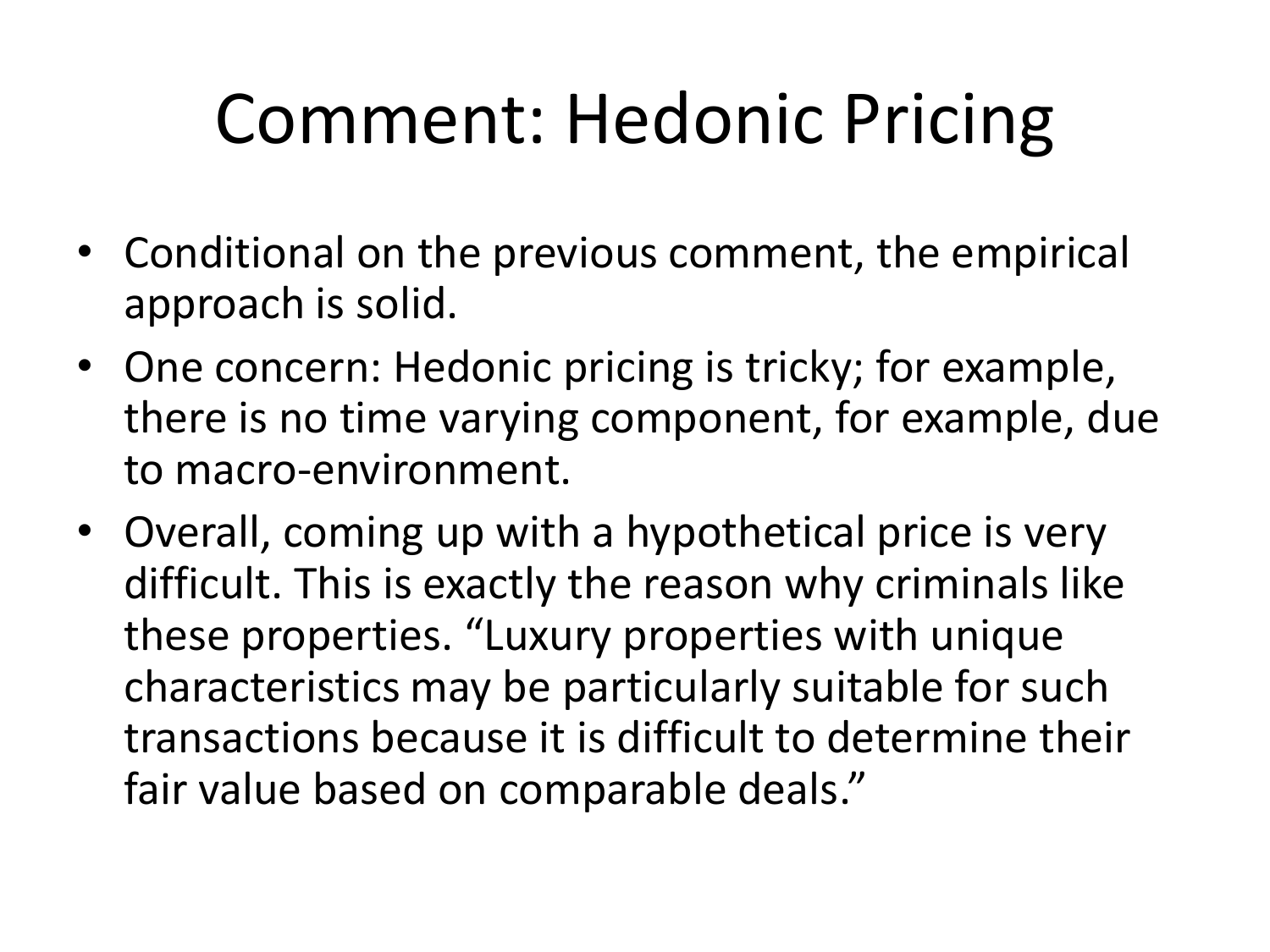# Comment: Hedonic Pricing

- Try alternative ways for robustness.
- Report out-of-sample performance of the hedonic pricing model.
- Use Zillow/Redfin estimate.
- Use a matching algorithm with the neighboring counties.
- Use another measure that captures demand effects, e.g., time on the market before sale.
- Are properties that require TLC more likely to be sold?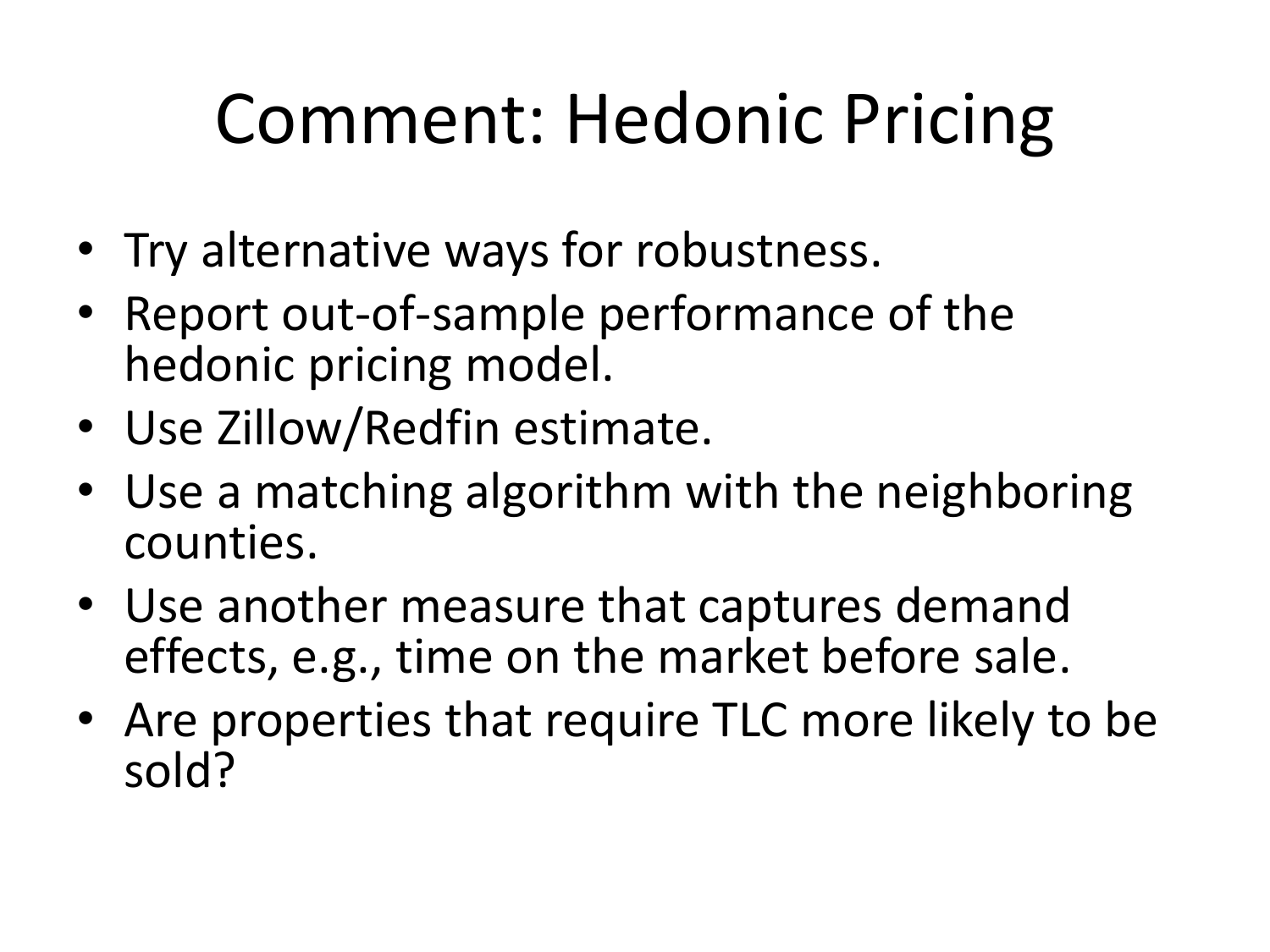### Comment: Spillover Effects

- Spillover effects to other luxury real estate markets?
- Why did NY, CA, TX, FL chosen by GTOs?
- In 2017, Seattle, Dallas, Houston, Boston, D.C. top Miami and Bexar in number of milliondollar homes for sale.
- Why are these cities not chosen? Or did their house prices increase because of GTO?